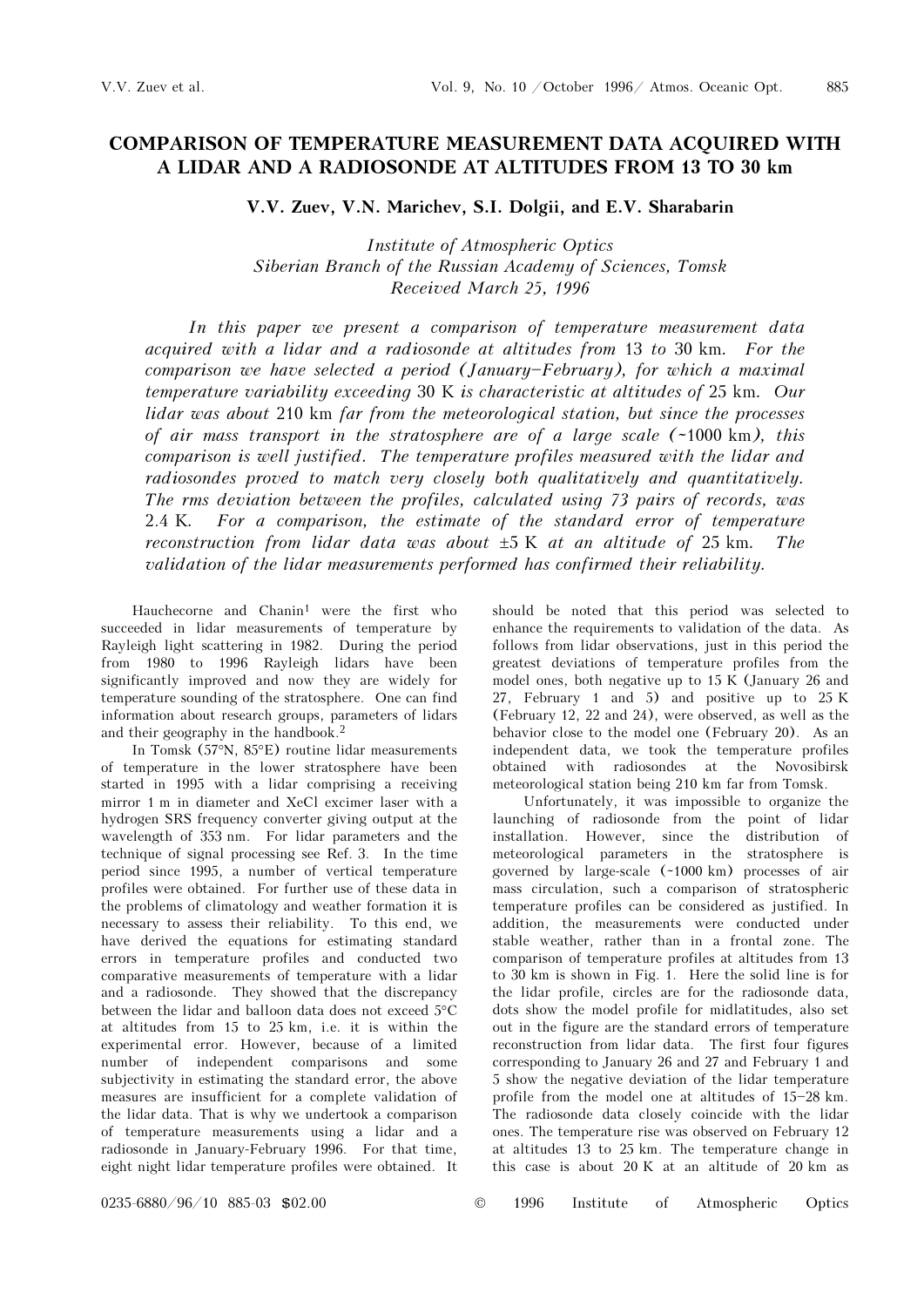compared to the previous profiles. The radiosonde measurements demonstrate similar temperature behavior with altitude. On February 20 the lidar temperature profile was close to the model one. Balloon measurements gave identical vertical temperature distribution. Finally, the two last figures

(February 22 and 24) demonstrate a strong temperature change toward its rise exceeding 235 K at an altitude of 25 km as follows from both lidar and radiosonde data. Discrete temperature measurements with radiosonde well agree with the lidar temperature profiles.



FIG. 1. Comparison of the results of temperature measurements with a lidar (solid curve), radiosondes (circles) for January-February of 1996, as well as the model profile (dotted curve).

As was mentioned above, the plots show the vertical behavior of the estimated standard error of temperature reconstruction from lidar data. The error is about ±1 K at an altitude of 15 km and ±5 K at a 25-km altitude. The rms deviation between the lidar and balloon data, calculated using 73 pairs of points, was 2.4 K. Thus it is within the interval of variation of theoretical estimate of standard error even regardless of the balloon measurement error.

Thus, the comparison of results of lidar and balloon temperature measurements in the lower stratosphere  $(13-27 \text{ km})$  has shown their very close qualitative and quantitative agreement. It should be noted that for comparison we specially selected the period characterized by the highest variability of temperature in the altitude range, studied when both negative and positive temperature deviations from the model profile ranging up to 30 K were observed. The